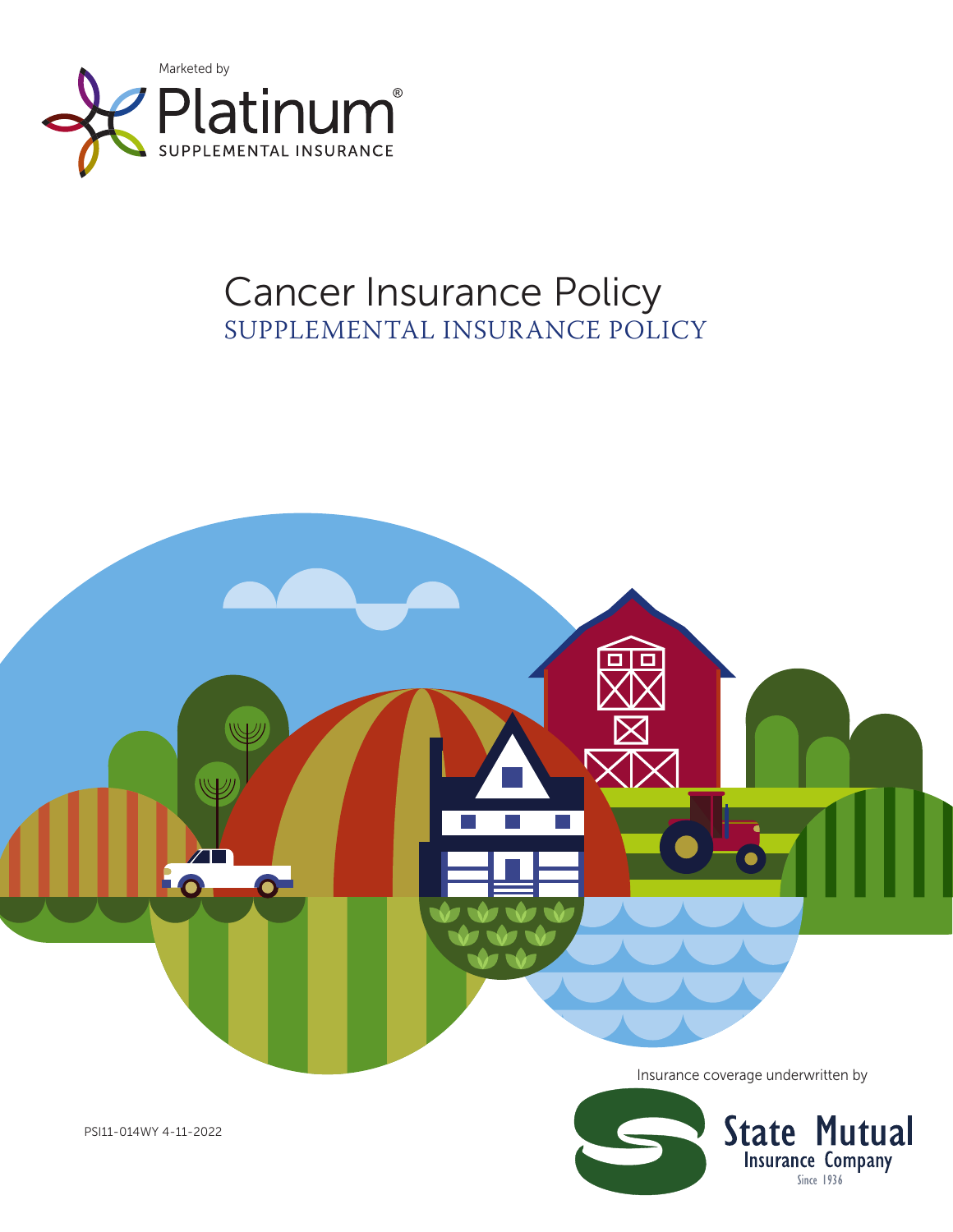

Established in 1995 Dubuque, Iowa

# A

Rated A with the Better Business Bureau.



Building innovative supplemental healthcare policies that support the real needs of rural families.



Delivering helpful person-to-person service to 70,000+ customers in 20 states—and growing.

Policies underwritten by:



Established in 1936 Rome, Georgia

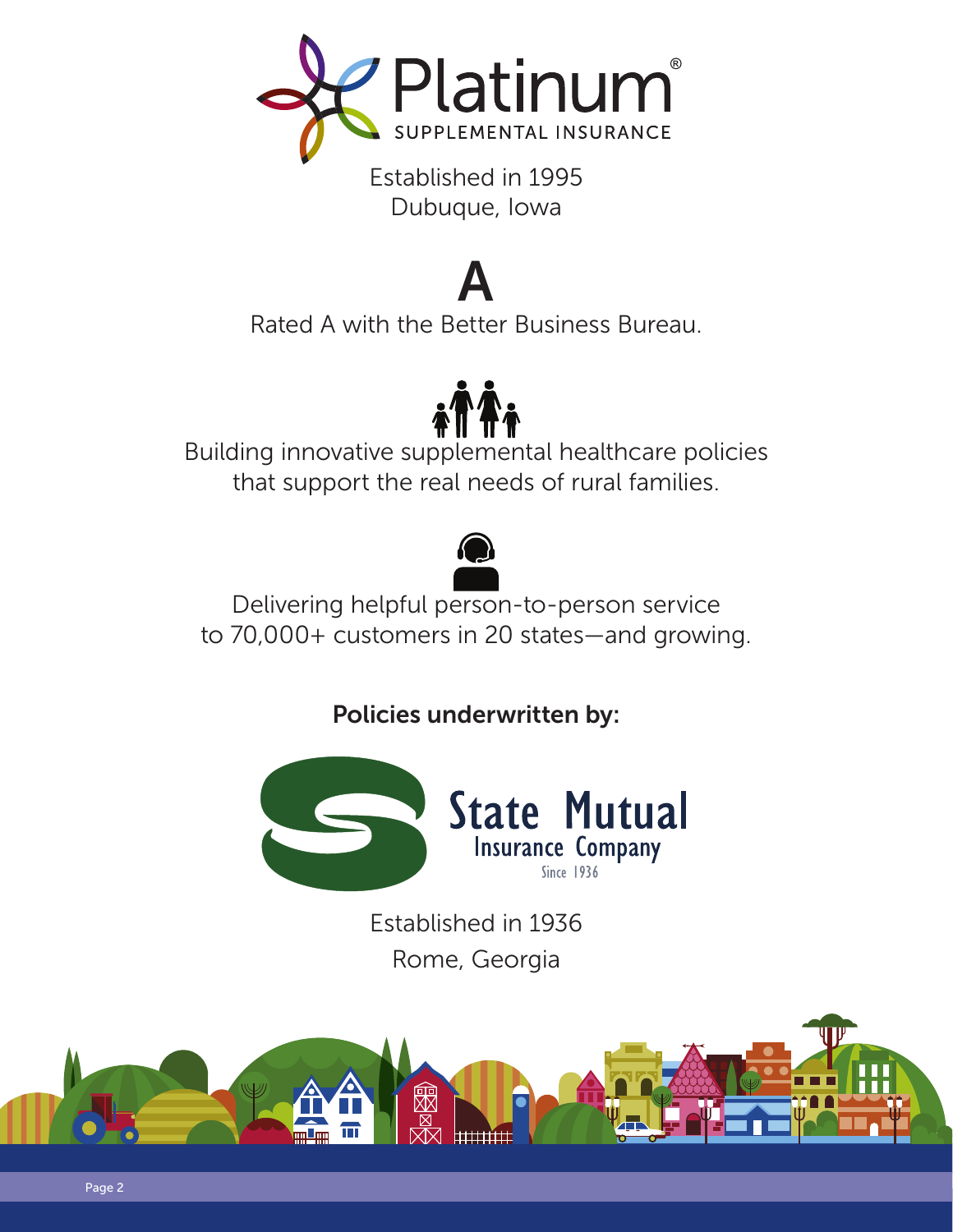# Fighting cancer **Can be costly.** It creates two types of expenses:

### Medical Expenses

such as doctor or hospital bills. Medical insurance typically covers most of these expenses.

### Nonmedical Expenses

are unavoidable expenses (caused by your illness) that you pay for out of your own pocket.

# *The facts are:*

- $\cdot$  60% of the total cost of cancer is nonmedical and is not paid for by major medical insurance.<sup>1</sup>
	- $1$  in 3 people will be diagnosed with cancer at some point in their lives.<sup>2</sup>

### Your out-of-pocket expenses:

### Medical Expenses:

• Deductibles • Co-payments • Benefit limitations

### Living Expenses:

- Mortgage or rent
- Car payments

### • Utilities

• Experimental treatments • Groceries

### Additional Expenses:

#### • Transportation • Hotels

- Special diets
- Family care

### Loss of Income:

If you or your spouse need time off from work, or are caring for a family member.

> An estimated 1 in 3 Americans reports having difficulty paying medical bills. $^{\mathrm{3}}$

### How will you pay for these extra expenses?

- Spend savings Sell assets
	-
- Borrow from your retirement Assistance from family
- 

# *A better solution:*

# *Insurance policies marketed by Platinum Supplemental Insurance*



ments/webcontent/acspc-042151.pdf.

merican Cancer Society. *Cancer Facts*<br>Sllitz Karen: Cox. Cynthia: Lucia. Kevin

 $\alpha$  (2014, Jan. 7). Medical Debt Among People with Health Insurance. Kaiser Family Founda tion. Retrieved from http://kff.org/private-insurance/report/medical-debt-among-people-with-health-insurance/.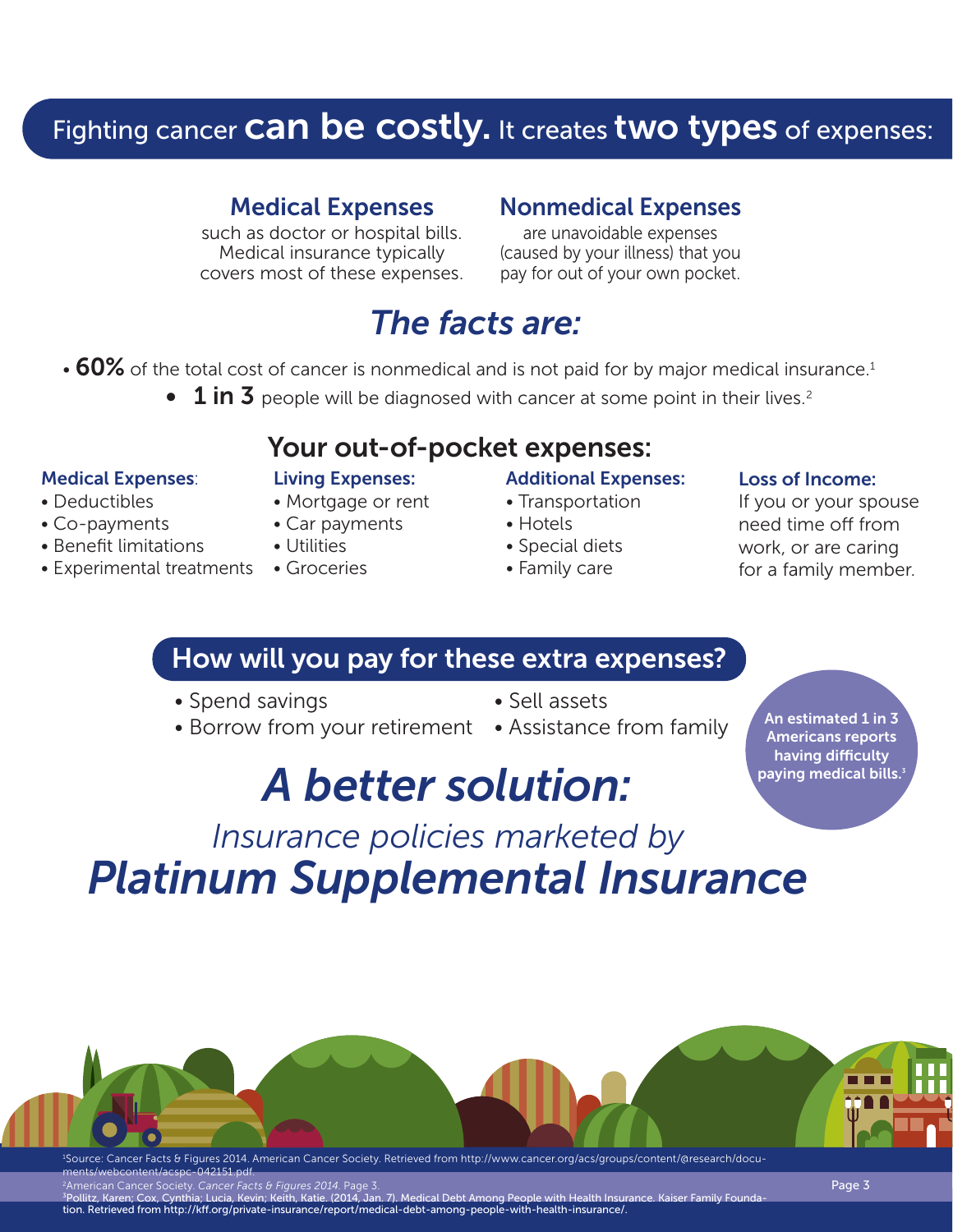# Cancer Lump Sum Benefit<sup>4</sup>

## 100,000\* CANCER LUMP SUM BENEFIT  $\zeta$

Pays the lump sum benefit amount when a covered person is diagnosed as having cancer. Pays 25 percent of lump sum benefit for limited cancer, including cancer in situ. Nonmalignant melanoma skin cancer will pay a onetime benefit of \$500.

# Recurrence Benefit<sup>4</sup>

### After you recover, your lump sum benefit starts to restore!

The Recurrence Benefit is a percentage of the lump sum benefit. The Cancer Lump Sum Benefit is payable after a covered person has been in a period of remission for at least one full year from a previous diagnosed cancer.

# **Cancer Benefits**<sup>5</sup>

### Hospital Confinement Benefit

Days 1–90 \$500/day // \$15,000/Month\* Pays per day when you are confined to the hospital for at least 18 hours as a direct result of cancer NO LIFETIME MAXIMUM

#### Catastrophic Hospital Confinement Benefit Days 91+ \$1,500/day // \$45,000/Month\*

Pays beginning on the 91st day of being continuously confined to a hospital. Pays in addition to all other benefits except the Hospital Confinement Benefit. NO LIFETIME MAXIMUM

#### Drugs and Medicine // \$250/day NO LIFETIME MAXIMUM

Pays each day for FDA-approved medication received during a covered hospital confinement.

### Attending Physician // \$125/day

NO LIFETIME MAXIMUM

Pays each day a covered person receives services from an attending physician during a covered hospital confinement.

#### Private Nurse // \$250/day NO LIFETIME MAXIMUM

Pays each day a covered person receives full-time services from a private nurse while hospital confined.

### Skilled Nursing Facility // \$250/day NO LIFETIME MAXIMUM

Pays each day a covered person is skilled nursing facility confined. The nursing confinement must begin within 14 days after the covered person is discharged from a hospital.\*\*

#### Screening // \$250/year NO LIFETIME MAXIMUM

Pays for a covered person's diagnostic test to screen for cancer, heart attack or stroke. Must be at least 18 years old.

### Experimental Treatment // \$12,500

per cancer occurrence

Pays for experimental drugs and chemicals, surgery or therapy endorsed by either the NCI or ACS for experimental studies in the treatment of cancer.

#### Hospice Benefit // \$7,500/month BASED ON 30-DAY MONTH 6 MONTH MAXIMUM

Pays each day that a terminally ill covered person receives hospice care as a direct result of cancer.

#### Lodging // \$100/day NO LIFETIME MAXIMUM UP TO 30 DAYS PER CALENDAR YEAR

Pays lodging each day for a covered person or an adult companion when insured is receiving treatment from a medical facility located more than 100

### miles from their home. **Transportation**

### NO LIFETIME MAXIMUM

Common Carrier (Air, Rail or Bus) // up to \$2,000/trip

LIMITED TO 2 ROUND TRIPS PER PERSON, PER CALENDAR YEAR. Pays the benefit amount for a covered person and one adult companion to travel to or from the hospital.

### Private Vehicle // up to \$2,000/trip

\$0.60/MILE UP TO THE BENEFIT AMOUNT. PAYS FOR UNLIMITED TRIPS. Pays the benefit amount for a covered person to travel to or from the hospital located more than 50 miles from the home.

### Ambulance

### NO LIFETIME MAXIMUM

Pays per trip to or from a hospital where insured is confined as an inpatient.

Ground // \$250/trip LIMITED TO 4 TIMES PER CALENDAR YEAR Air // \$1,500/trip LIMITED TO 1 TRIP PER CALENDAR YEAR

### 4Cancer Lump Sum and Recurrence Indemnity Benefit Insurance Policy

\*Benefit amounts listed are based on the Plan F benefit plan. Other benefit plans are available. Premiums will vary by plan.

**Page 4** Scancer Indemnity Benefit Rider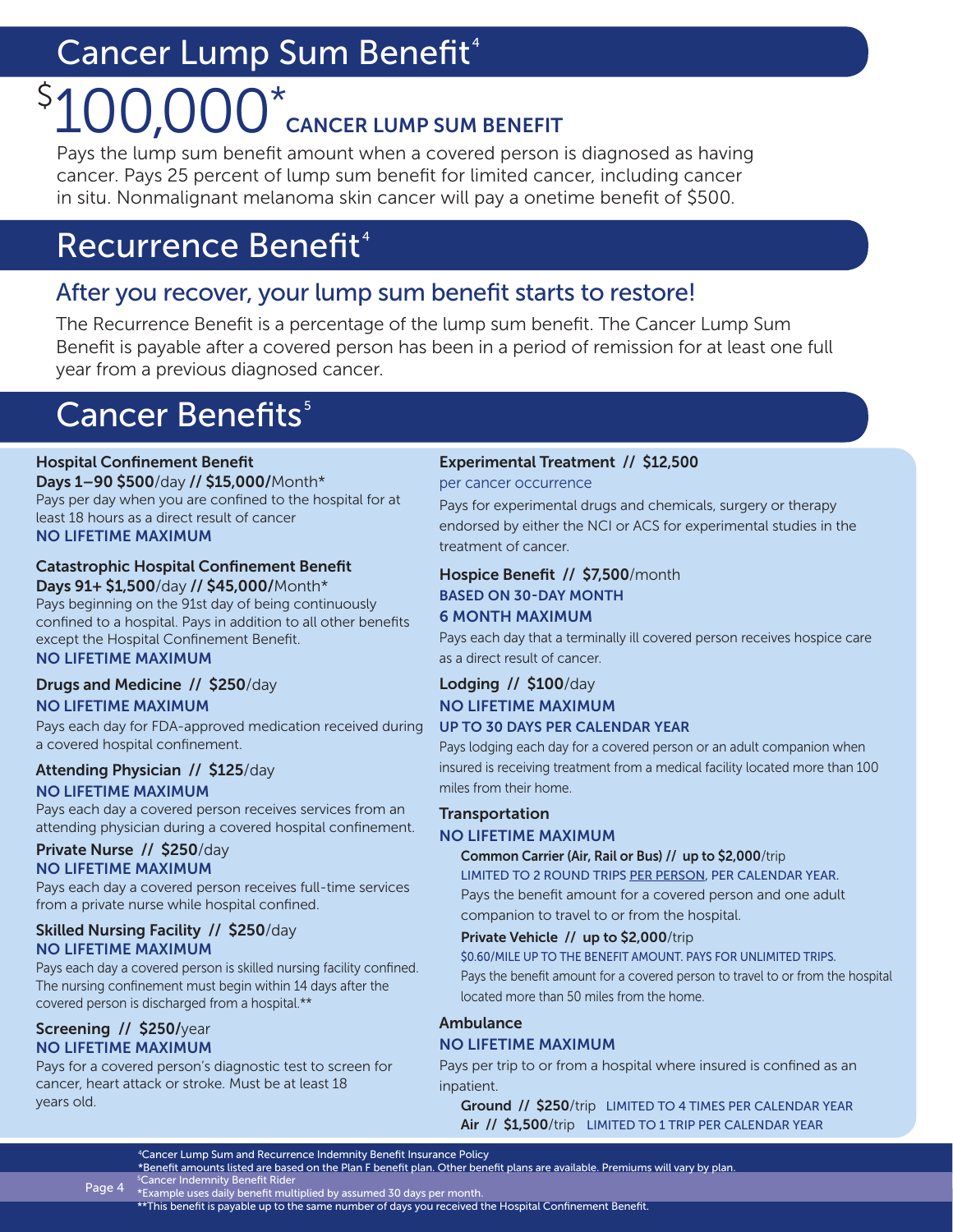# Chemotherapy and Radiation Benefits<sup>\*6</sup>

### UP TO  $$3,000$  per month ORAL CHEMOTHERAPY

Pays per medication, maximum of 3 medications per month. LIMITED TO 36 MONTHS

### UP TO  $$1,000$  per day INJECTED CHEMOTHERAPY

Pays per day for covered injected chemotherapy treatments. NO LIFETIME MAXIMUM

### UP TO  $\mathfrak{sl}$  ,  $000$  per day RADIATION

Pays per day for covered radiation treatments. NO LIFETIME MAXIMUM

### UP TO \$ $500$  per month ANTI-NAUSEA DRUGS

Pays per month for prescribed antinausea

drugs while an insured person is receiving chemotherapy, radiation or experimental treatment on an outpatient basis. NO LIFETIME MAXIMUM

### UP TO \$ $250$  per month SUPPORTIVE DRUGS

Pays per month for supportive or protective care

drugs prescribed in connection or conjunction with injected chemotherapy. NO LIFETIME MAXIMUM

# Wellness Benefit<sup>7</sup>

### HEALTHY SCREENING AND DIAGNOSTIC TESTING

#### \$100 per covered person/calendar year

This pays a lump sum benefit amount for diagnostic tests, such as mammograms, CAT scans, MRIs and many blood tests. Benefit payment is limited to one test per calendar year per covered person.

### HEALTHY LIFESTYLE

Page 5

#### \$50 per covered person/calendar year.

This pays a lump sum benefit amount if a covered person undergoes a physical examination by a physician or for participation in a healthy lifestyle program by joining a gym, a weight loss program or smoking cessation program. Benefit payment is limited to one program per calendar year per covered person (age 18 or older).

### ALTERNATIVE CARE BENEFIT

#### \$50 per covered person/24 visits per lifetime

Alternative care is limited to yoga, meditation, relaxation techniques, Tai Chi, acupuncture, therapeutic massage and nutritional counseling. Pays benefit amount for alternative care prescribed by a physician. Limited to once per month for a lifetime maximum of 24 visits per covered person.

### PHYSICIAN OFFICE VISIT BENEFIT

### \$50 per visit/4 visits per covered person per calendar year. NO LIFETIME MAXIMUM

Pays benefit amount for a physician's office visit each day that a covered person receives outpatient treatment from a physician due to a covered injury or sickness.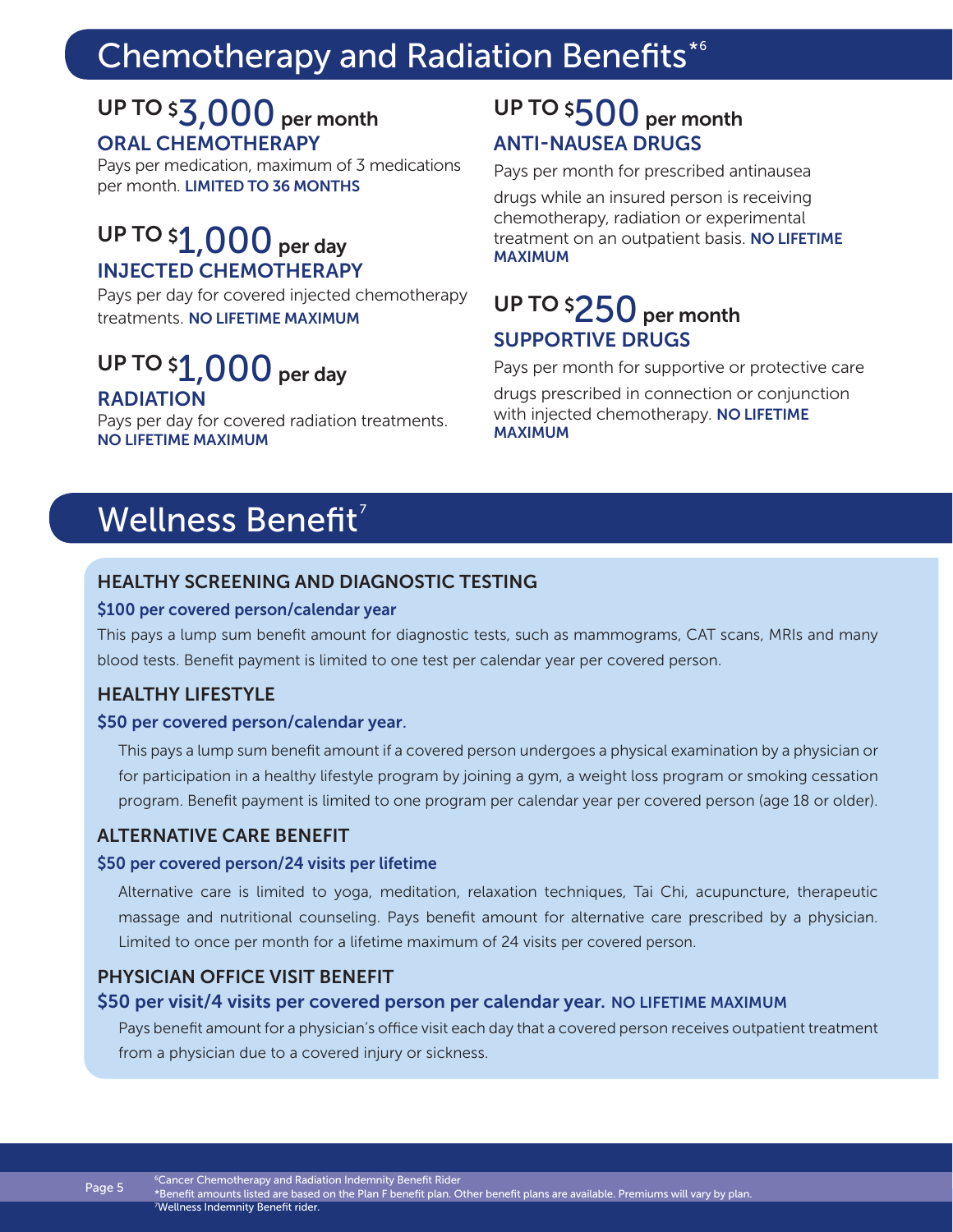# Policy Advantages

- You're paid regardless of any other insurance you may have, and the cash benefits are paid directly to you. You decide how to use the money.\*
- Policy is guaranteed renewable as long as you pay your premiums on time.
- Your premiums do not increase because you get older.

# Annual Benefit Example



Example assumes eligibility for all listed benefits. See limitations and exclusions. Premium payable for the base policy and riders.

## Return of Premium

### APPLICANTS AGE 49 AND UNDER10

We will return all premiums paid (less any claims paid) every 20 years.

### APPLICANTS AGE 74 AND UNDER<sup>11</sup>

We will return all premiums paid (less any claims paid) if you pass away within 10 years

|                                     | Of the issue date of your death occurs prior to age ou, whichever is taten. |                                  |                                                  |                                   |  |  |  |  |  |
|-------------------------------------|-----------------------------------------------------------------------------|----------------------------------|--------------------------------------------------|-----------------------------------|--|--|--|--|--|
|                                     |                                                                             | <b>Premium Paid In</b>           | <b>Claims Paid</b>                               | <b>Refund Amount</b>              |  |  |  |  |  |
| Example 1<br>Example 2<br>Example 3 |                                                                             | \$15,000<br>\$15,000<br>\$15,000 | \$150,000 Claims<br>\$5,000 Claims<br>\$0 Claims | No Refund<br>\$10,000<br>\$15,000 |  |  |  |  |  |

### of the issue date or your death occurs prior to age 80, whichever is later.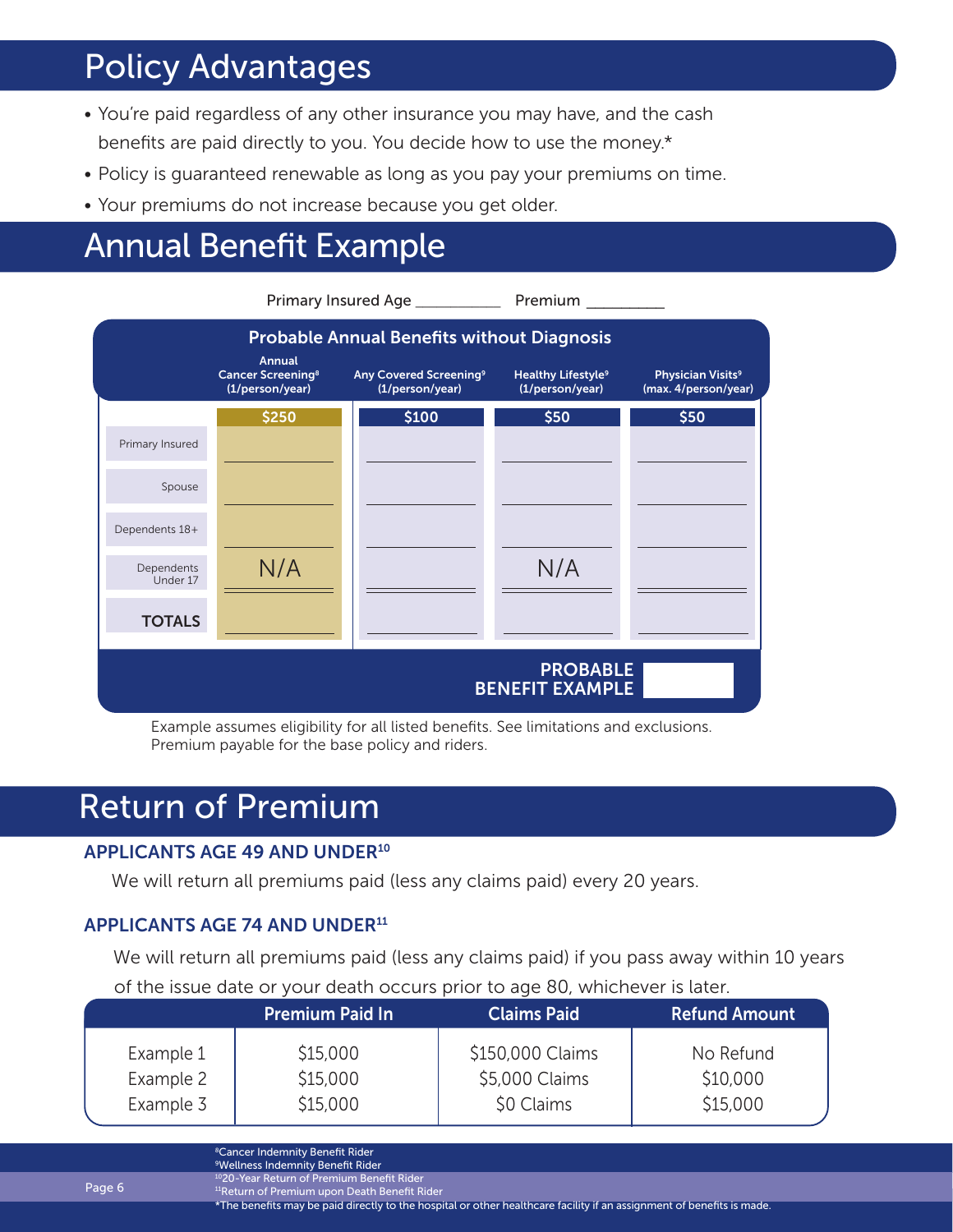# Policy Options

### Your Age \_\_\_\_\_\_\_\_\_\_\_\_

| Plan Level | Plan Level | Plan Level |
|------------|------------|------------|
|            |            |            |

| <b>Cancer Benefit Levels</b>                                |          |          |          |          |          |           |  |  |  |  |  |  |
|-------------------------------------------------------------|----------|----------|----------|----------|----------|-----------|--|--|--|--|--|--|
| <b>Scheduled Benefits</b>                                   | Plan A   | Plan B   | Plan C   | Plan D   | Plan E   | Plan F    |  |  |  |  |  |  |
| <b>Cancer Lump Sum and Recurrence</b>                       | \$10,000 | \$15,000 | \$20,000 | \$30,000 | \$40,000 | \$100,000 |  |  |  |  |  |  |
| Nonmalignant Melanoma Skin Cancer                           |          |          |          |          |          |           |  |  |  |  |  |  |
| - Lifetime Benefit Amount                                   | \$500    | \$500    | \$500    | \$500    | \$500    | \$500     |  |  |  |  |  |  |
| Limited Cancer - Lifetime Benefit Amount                    | \$2,500  | \$3,750  | \$5,000  | \$7,500  | \$10,000 | \$25,000  |  |  |  |  |  |  |
| <b>Cancer or Hospital Confinement</b>                       |          |          |          |          |          |           |  |  |  |  |  |  |
| Days 1-90 (per day)                                         | \$500    | \$500    | \$500    | \$500    | \$500    | \$500     |  |  |  |  |  |  |
| Days 91+ (per day)                                          | \$1,500  | \$1,500  | \$1,500  | \$1,500  | \$1,500  | \$1,500   |  |  |  |  |  |  |
| Hospice Care (per day)                                      | \$250    | \$250    | \$250    | \$250    | \$250    | \$250     |  |  |  |  |  |  |
| Drugs & Medicine (per day)                                  | \$250    | \$250    | \$250    | \$250    | \$250    | \$250     |  |  |  |  |  |  |
| Attending Physician (per day)                               | \$125    | \$125    | \$125    | \$125    | \$125    | \$125     |  |  |  |  |  |  |
| Screening Benefit (per year)                                | \$250    | \$250    | \$250    | \$250    | \$250    | \$250     |  |  |  |  |  |  |
| Private Nurse (per day)                                     | \$250    | \$250    | \$250    | \$250    | \$250    | \$250     |  |  |  |  |  |  |
| Skilled Nursing Facility (per day)                          | \$250    | \$250    | \$250    | \$250    | \$250    | \$250     |  |  |  |  |  |  |
| Ground Ambulance (per trip, 4 trips/year)                   | \$250    | \$250    | \$250    | \$250    | \$250    | \$250     |  |  |  |  |  |  |
| Air Ambulance (per trip, 1 trip/year)                       | \$1,500  | \$1,500  | \$1,500  | \$1,500  | \$1,500  | \$1,500   |  |  |  |  |  |  |
| Private Vehicle - \$0.60/mile (up to \$2,000/trip)          | \$2,000  | \$2,000  | \$2,000  | \$2,000  | \$2,000  | \$2,000   |  |  |  |  |  |  |
| Common Carrier (up to \$2,000/trip)                         | \$2,000  | \$2,000  | \$2,000  | \$2,000  | \$2,000  | \$2,000   |  |  |  |  |  |  |
| Lodging (per day)                                           | \$100    | \$100    | \$100    | \$100    | \$100    | \$100     |  |  |  |  |  |  |
| Experimental Treatment (per cancer occurrence)              | \$12,500 | \$12,500 | \$12,500 | \$12,500 | \$12,500 | \$12,500  |  |  |  |  |  |  |
| Chemotherapy Injected (per day)                             | \$100    | \$200    | \$300    | \$500    | \$800    | \$1,000   |  |  |  |  |  |  |
| Chemotherapy Oral/Topical                                   |          |          |          |          |          |           |  |  |  |  |  |  |
| (per month, up to 3 medications per month, up to 36 months) | \$100    | \$200    | \$300    | \$500    | \$800    | \$1,000   |  |  |  |  |  |  |
| Radiation (per day)                                         | \$100    | \$200    | \$300    | \$500    | \$800    | \$1,000   |  |  |  |  |  |  |
| Anti-Nausea Drug (per month)                                | \$50     | \$100    | \$150    | \$250    | \$400    | \$500     |  |  |  |  |  |  |
| Supportive Drug (per month)                                 | \$25     | \$50     | \$75     | \$125    | \$200    | \$250     |  |  |  |  |  |  |
| Health & Wellness                                           | \$100    | \$100    | \$100    | \$100    | \$100    | \$100     |  |  |  |  |  |  |
| Physical/Healthy Lifestyle                                  | \$50     | \$50     | \$50     | \$50     | \$50     | \$50      |  |  |  |  |  |  |
| <b>Alternative Care</b>                                     | \$50     | \$50     | \$50     | \$50     | \$50     | \$50      |  |  |  |  |  |  |
| Physician Office Visit                                      | \$50     | \$50     | \$50     | \$50     | \$50     | \$50      |  |  |  |  |  |  |

*All Chronic Illness/Transplant benefits are lifetime benefit amounts.*